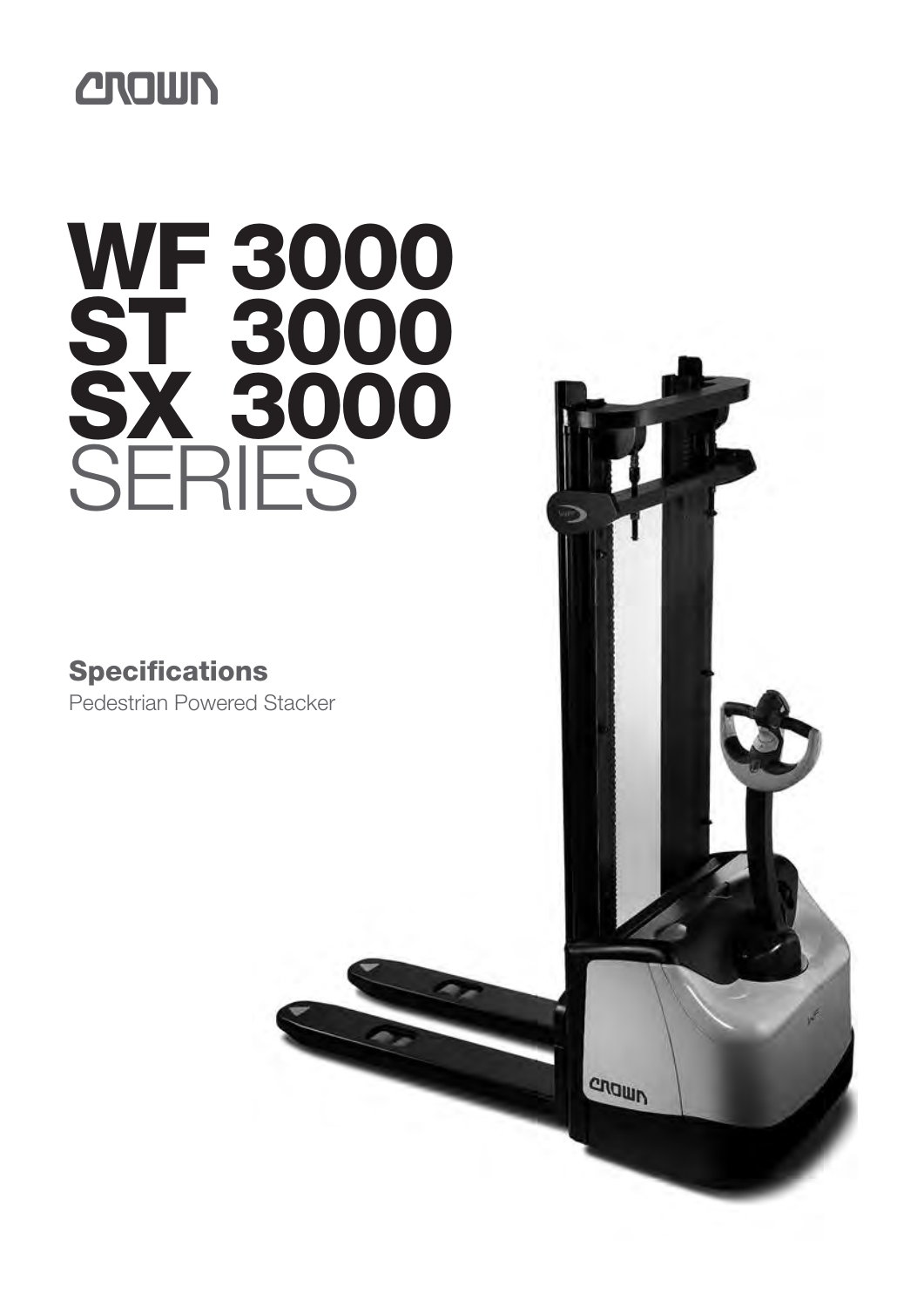

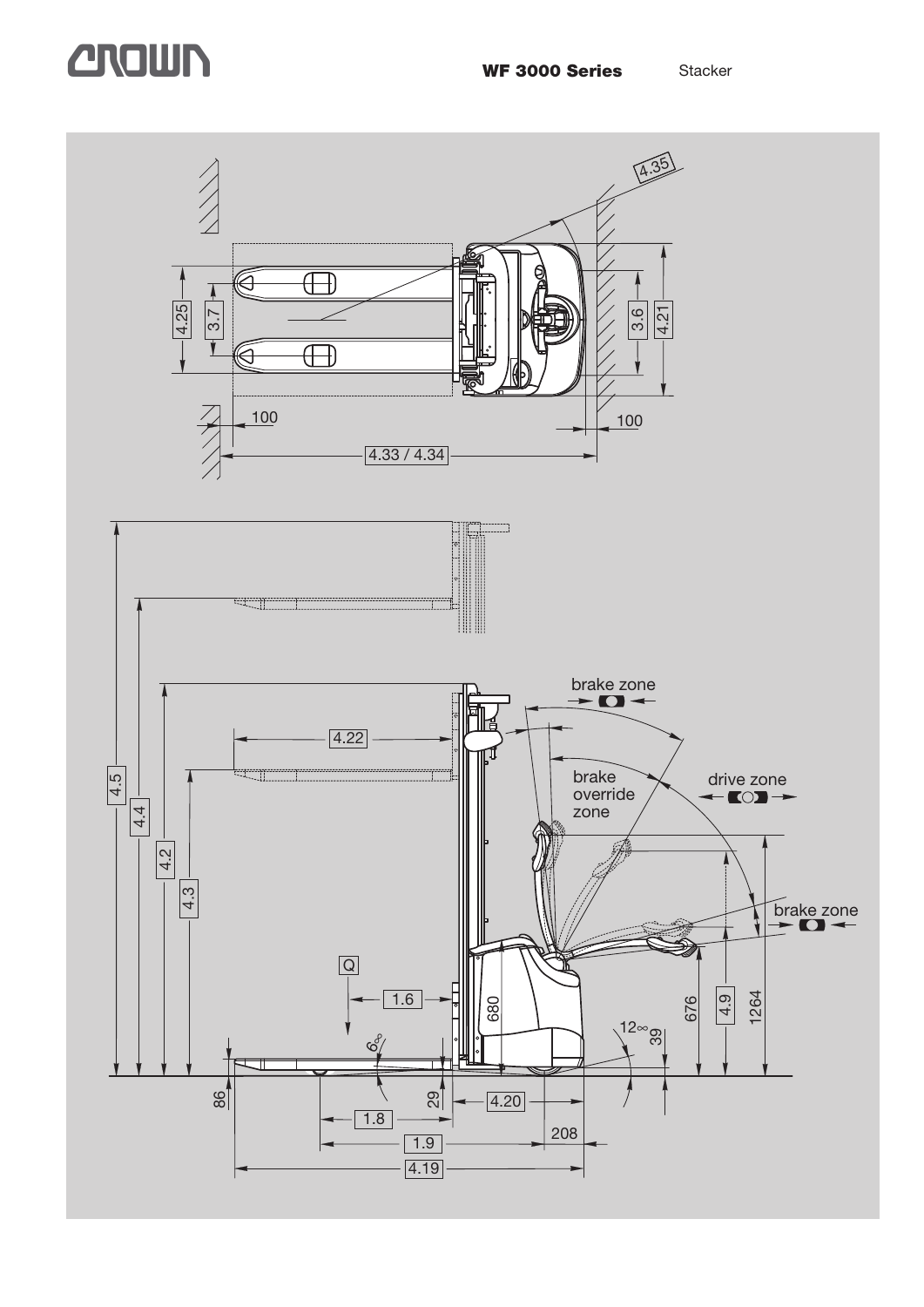WF 3000 Series Specifications

|                     | 1.1          | <b>Manufacturer</b>                                 |                                  |                 |          |                          |                              | Crown Equipment Corporation |                          |                          |  |  |  |  |  |
|---------------------|--------------|-----------------------------------------------------|----------------------------------|-----------------|----------|--------------------------|------------------------------|-----------------------------|--------------------------|--------------------------|--|--|--|--|--|
|                     | 1.2          | <b>Model</b>                                        |                                  |                 |          | WF3000-1.0               | WF3000-1.0                   | WF3000-1.0                  | WF3000-1.2 WF3000-1.2    |                          |  |  |  |  |  |
|                     |              |                                                     |                                  |                 |          | NT                       | TL                           | TF                          | TL                       | TF                       |  |  |  |  |  |
|                     | 1.3          | Power                                               |                                  |                 |          |                          |                              | electric                    |                          |                          |  |  |  |  |  |
|                     | 1.4          | <b>Operator Type</b>                                |                                  |                 |          | pedestrian               |                              |                             |                          |                          |  |  |  |  |  |
|                     | 1.5          | <b>Load Capacity</b>                                |                                  | Q               | t        |                          | 1.0                          |                             | 1.2                      |                          |  |  |  |  |  |
| General Information | 1.6          | <b>Load Centre</b>                                  |                                  | C               | mm       | 600                      |                              |                             |                          |                          |  |  |  |  |  |
|                     | 1.8          | <b>Load Distance</b>                                |                                  | X               | mm       |                          |                              |                             | 698                      |                          |  |  |  |  |  |
|                     | 1.9          | <b>Wheel Base</b>                                   |                                  | V               | mm       |                          |                              | 1182                        |                          |                          |  |  |  |  |  |
|                     | 2.1          | Weight                                              | less battery                     |                 | kg       |                          |                              | see table 1                 |                          |                          |  |  |  |  |  |
|                     | 2.2          | <b>Axle Load</b>                                    | with load front/rear<br>94 Ah MF |                 | kg       | 564/1121                 | 650/1198                     | 659/1195                    |                          | -                        |  |  |  |  |  |
|                     |              |                                                     | 160 Ah Ind.                      |                 | kg       | $\overline{\phantom{a}}$ | 712/1212                     | 721/1209                    | $\overline{\phantom{0}}$ | $\overline{\phantom{0}}$ |  |  |  |  |  |
| Weight              |              |                                                     | 180 Ah Ind.                      |                 | kg       |                          | 732/1216                     | 741/1214                    | 741/1407                 | 751/1404                 |  |  |  |  |  |
|                     | 2.3          | <b>Axle Load</b>                                    | 94 Ah MF<br>w.o. load front/rear |                 | kg       | 494/191                  | 602/246                      | 610/244                     | $\overline{\phantom{0}}$ |                          |  |  |  |  |  |
|                     |              |                                                     | 160 Ah Ind.                      |                 | kg       | -                        | 664/260                      | 672/258                     | $\qquad \qquad -$        |                          |  |  |  |  |  |
|                     |              |                                                     | 180 Ah Ind.                      |                 | kg       | $\overline{\phantom{0}}$ | 683/265                      | 693/262                     | 683/265                  | 693/262                  |  |  |  |  |  |
|                     | 3.1          | <b>Tyre Type</b>                                    |                                  |                 | mm       |                          | Rubber + Vulkollan/Vulkollan |                             | Vulkollan                |                          |  |  |  |  |  |
|                     | 3.2          | <b>Wheel Size</b>                                   | front                            |                 | mm       |                          | Ø 254 x 70                   | Ø 82 x 104                  |                          | Ø 254 x 85               |  |  |  |  |  |
|                     | 3.3          | <b>Wheel Size</b><br><b>Additional Wheels</b>       | rear<br>castor wheel             |                 | mm       |                          |                              |                             |                          |                          |  |  |  |  |  |
| Tyres               | 3.4<br>3.5   | <b>Wheels</b>                                       | no. (x=driven) front/rear        |                 | mm       | Ø 140 x 54<br>$1x + 1/2$ |                              |                             |                          |                          |  |  |  |  |  |
|                     | 3.6          | <b>Track Width</b>                                  | front                            | $b_{10}$        | mm       |                          |                              | 510                         |                          |                          |  |  |  |  |  |
|                     | 3.7          | <b>Track Width</b>                                  | rear                             | b11             | mm       |                          |                              | 382                         |                          |                          |  |  |  |  |  |
|                     | 4.2          | <b>Mast</b>                                         | collapsed height                 | h1              | mm       |                          |                              | see table 1                 |                          |                          |  |  |  |  |  |
|                     | 4.3          | <b>Free Lift</b>                                    |                                  | h <sub>2</sub>  | mm       |                          |                              | see table 1                 |                          |                          |  |  |  |  |  |
|                     | 4.4          | <b>Lift Height</b>                                  |                                  | hз              | mm       |                          |                              | see table 1                 |                          |                          |  |  |  |  |  |
|                     | 4.5          | <b>Mast</b>                                         | extended height                  | h <sub>4</sub>  | mm       |                          |                              | see table 1                 |                          |                          |  |  |  |  |  |
|                     | 4.9          | <b>Tiller Arm Height</b>                            | in drive position min./max.      | h <sub>14</sub> | mm       |                          |                              | 779 / 1181                  |                          |                          |  |  |  |  |  |
|                     | 4.15         | <b>Lowered Fork Height</b>                          |                                  | h13             | mm       |                          |                              |                             | 86                       |                          |  |  |  |  |  |
|                     | 4.19         | <b>Overall Length</b>                               |                                  | $\vert$ 1       | mm       |                          |                              | 1843                        |                          |                          |  |  |  |  |  |
|                     | 4.20         | Headlength                                          |                                  | 2               | mm       |                          |                              |                             | 692                      |                          |  |  |  |  |  |
| Dimensions          | 4.21         | <b>Overall Width</b>                                | front                            | b1              | mm       |                          |                              | 805                         |                          |                          |  |  |  |  |  |
|                     | 4.22         | <b>Fork Dimensions</b>                              |                                  | thxwxl          | mm       |                          | 170 x 60 x 1150              |                             |                          | 186 x 60 x 1150          |  |  |  |  |  |
|                     | 4.25         | <b>Width Across Forks</b>                           |                                  | b <sub>5</sub>  | mm       | 560 / 670<br>29          |                              |                             |                          |                          |  |  |  |  |  |
|                     | 4.32         | <b>Ground Clearance</b>                             | centre of wheelbase              | m <sub>2</sub>  | mm       |                          |                              |                             |                          |                          |  |  |  |  |  |
|                     | 4.33         | <b>Working Aisle Width</b>                          | 1000 x 1200 length               | Ast<br>Ast      | mm       |                          | 2310                         |                             |                          |                          |  |  |  |  |  |
|                     | 4.34<br>4.35 | <b>Working Aisle Width</b><br><b>Turning Radius</b> | 800 x 1200 length                | Wa              | mm<br>mm |                          |                              | 2243<br>1401                |                          |                          |  |  |  |  |  |
|                     | 5.1          | <b>Travel Speed</b>                                 | w./w.o. load                     |                 | km/h     |                          | 5.0 / 5.5                    |                             |                          | 5.5/6.0                  |  |  |  |  |  |
|                     | 5.2          | <b>Lift Speed</b>                                   | w./w.o. load                     |                 | m/s      |                          | 0.13 / 0.20                  |                             | 0.11 / 0.20              |                          |  |  |  |  |  |
| ormance             | 5.3          | <b>Lowering Speed</b>                               | w./w.o. load                     |                 | m/s      |                          |                              | 0.42 / 0.38                 |                          |                          |  |  |  |  |  |
|                     | 5.7          | Gradeability                                        | w./w.o. load, 30 min. rating     |                 | $\%$     |                          | 4.9/9.1                      |                             |                          | 4.4 / 8.7                |  |  |  |  |  |
| Perf                | 5.8          | Max. Gradeability                                   | w./w.o. load, 5 min. rating      |                 | $\%$     |                          | 8.4 / 15.7                   |                             |                          | 9.5 / 19.4               |  |  |  |  |  |
|                     | 5.10         | <b>Service Brake</b>                                |                                  |                 |          |                          |                              |                             | electric                 |                          |  |  |  |  |  |
|                     | 6.1          | <b>Traction Motor</b>                               | 60 min. rating                   |                 | kW       |                          | 0.7                          |                             | 1.4                      |                          |  |  |  |  |  |
|                     | 6.2          | <b>Lift Motor</b>                                   |                                  |                 | kW       |                          |                              | 2.2                         |                          |                          |  |  |  |  |  |
|                     | 6.3          | Max. Battery Box Size                               | DIN 43535 L-shape                | Ixwxh           | mm       |                          |                              |                             | 111 / 210 x 784 x 537    |                          |  |  |  |  |  |
|                     | 6.4          | <b>Battery Voltage</b>                              | nominal capacity 5h rating       |                 | V/Ah     |                          | 2x12V / 94 A                 |                             |                          | $\overline{\phantom{a}}$ |  |  |  |  |  |
| <b>Motors</b>       |              |                                                     |                                  |                 | V/Ah     |                          | 24/160 <sup>B</sup>          |                             |                          | $\qquad \qquad -$        |  |  |  |  |  |
|                     |              |                                                     |                                  |                 | V/Ah     |                          |                              |                             | 24/180°                  |                          |  |  |  |  |  |
|                     | 6.5          | <b>Battery Weight</b>                               | nominal $+5%$                    |                 | kg       |                          | 72 A<br>150 <sup>B</sup>     |                             |                          |                          |  |  |  |  |  |
|                     |              |                                                     |                                  |                 | kg       |                          |                              |                             | 172 <sup>c</sup>         | $\overline{\phantom{m}}$ |  |  |  |  |  |
|                     |              |                                                     |                                  |                 | kg       |                          |                              |                             |                          |                          |  |  |  |  |  |
|                     | 8.1          | <b>Type of Controller</b>                           | drive                            |                 |          |                          |                              |                             | transistor               |                          |  |  |  |  |  |

\* Maintenance free battery pack B Industrial type 160 Ah capacity C Industrial type 180 Ah capacity

Table 1 Lift Height

|         |                                                                                                                                                                            | WF 3000-1.0 |           |     |     |                  |  |                                                   |  |  |  | WF 3000-1.2        |     |     |     |     |                                                                                                                                           |     |     |     |     |
|---------|----------------------------------------------------------------------------------------------------------------------------------------------------------------------------|-------------|-----------|-----|-----|------------------|--|---------------------------------------------------|--|--|--|--------------------|-----|-----|-----|-----|-------------------------------------------------------------------------------------------------------------------------------------------|-----|-----|-----|-----|
|         | NΤ                                                                                                                                                                         |             |           |     |     |                  |  |                                                   |  |  |  |                    |     |     |     |     |                                                                                                                                           |     |     |     |     |
| 4.2     | <b>Mast collapsed</b>                                                                                                                                                      |             |           |     |     |                  |  |                                                   |  |  |  |                    |     |     |     |     | 1970 2400 1750 1970 2170 2400 1750 1970 2170 2400 1750 1970 2170 2400 2650 1750 1970 2170 2400 2650                                       |     |     |     |     |
|         | l 4.3 I Free Lift *                                                                                                                                                        |             | 1480 1970 | 180 | 180 | 180 <sup>1</sup> |  | 180   1250   1470   1670   1910   180   180   180 |  |  |  |                    |     |     |     |     | 180   180   1250   1470   1670   1910   2160                                                                                              |     |     |     |     |
|         | 4.4   Lift Heiaht                                                                                                                                                          |             |           |     |     |                  |  |                                                   |  |  |  |                    |     |     |     |     | 1550   2000   2500   2930   3330   3800   2600   3030   3430   3900   2500   2930   3330   3800   4300   2600   3030   3430   3900   4400 |     |     |     |     |
| l 4.5 l | <b>Mast extended **  </b> 1970   2400 <b> </b> 2896   3326   3726   4196   2996   3426   3826   4296   2896   3326   3726   4796   4696   2996   3426   3826   4296   4796 |             |           |     |     |                  |  |                                                   |  |  |  |                    |     |     |     |     |                                                                                                                                           |     |     |     |     |
| 12.1    | Weight less batt.                                                                                                                                                          | 598         | 619 L     | 696 | 717 | 736              |  | 759 702 723 742 765                               |  |  |  | $\dot{ }$ 1697   . | 718 | 737 | 760 | 784 | 703                                                                                                                                       | 724 | 743 | 766 | 789 |

\* with optional load backrest: NT/TF mast - 804 mm \*\* with optional load backrest: NT/TL/TF mast + 804 mm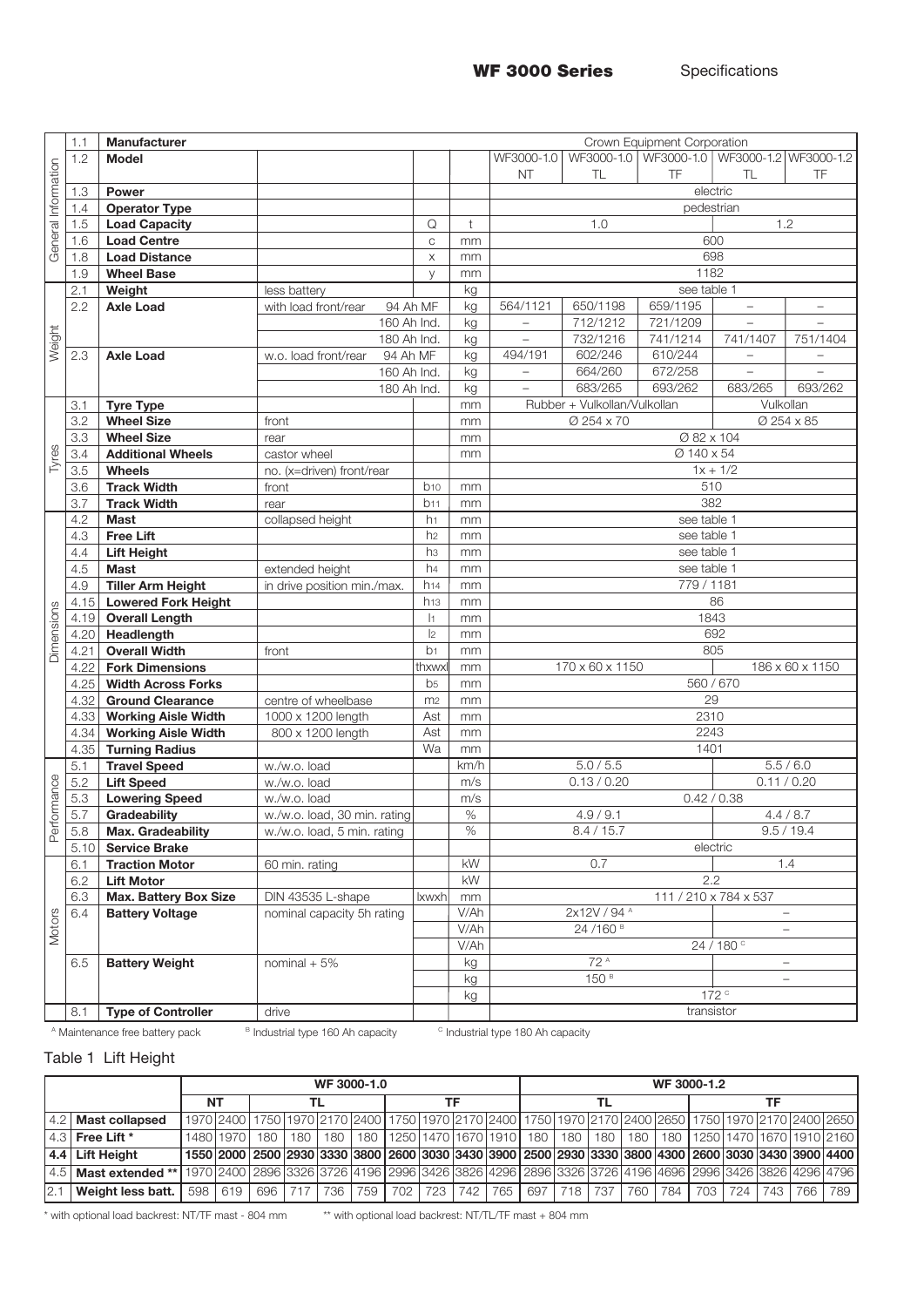

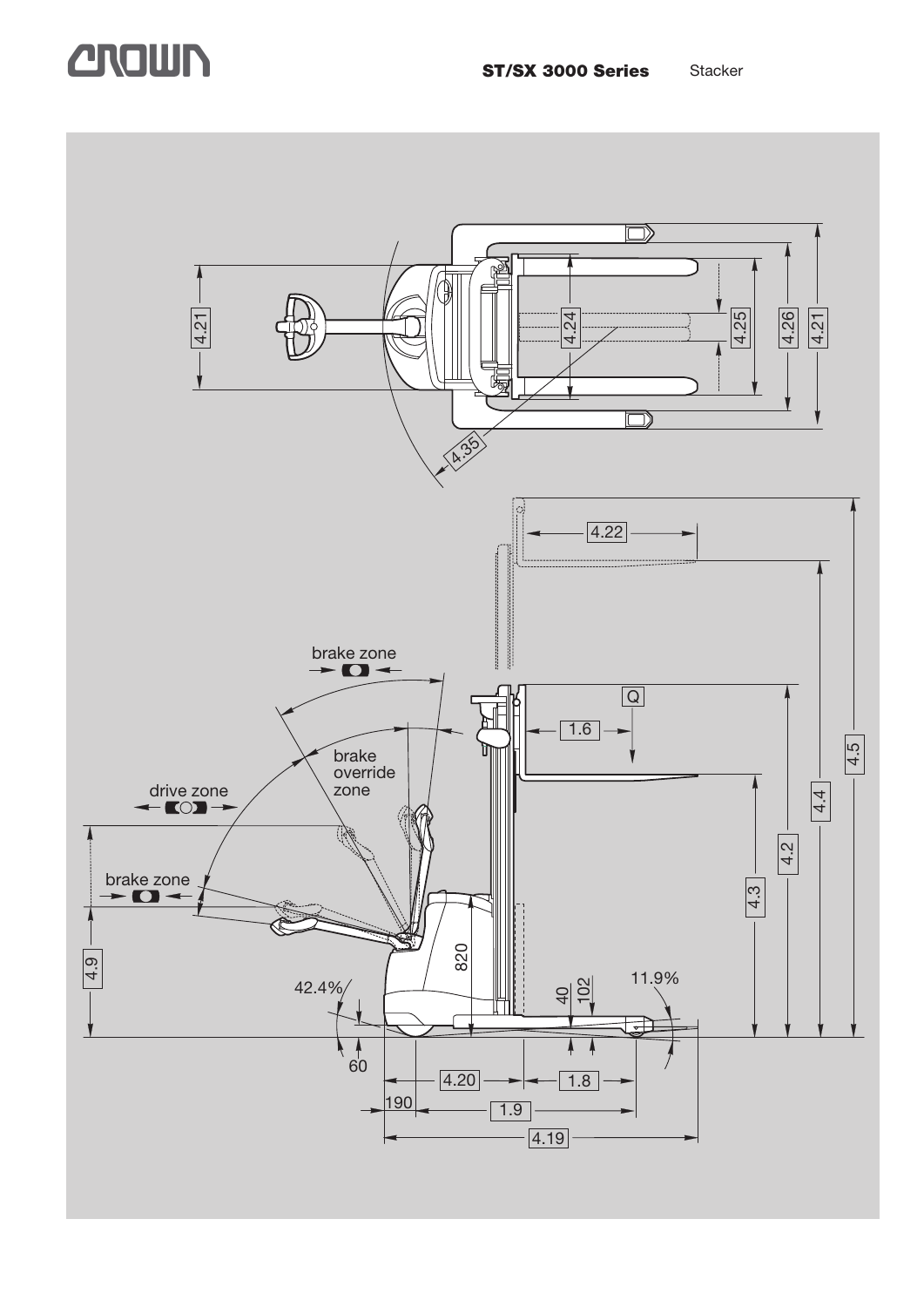**ST/SX 3000 Series** Specifications

|                     | 1.1        | Manufacturer                             |                              |                      |                        |                              |                                     | Crown Equipment Corporation  |                          |  |  |  |  |  |
|---------------------|------------|------------------------------------------|------------------------------|----------------------|------------------------|------------------------------|-------------------------------------|------------------------------|--------------------------|--|--|--|--|--|
|                     | 1.2        | <b>Model</b>                             |                              |                      |                        | <b>ST 3000N</b>              | ST 3000                             | <b>SX 3000N</b>              | SX 3000                  |  |  |  |  |  |
|                     |            |                                          |                              |                      |                        | 1.0                          | 1.0                                 | 1.35                         | 1.35                     |  |  |  |  |  |
|                     | 1.3        | Power                                    |                              |                      |                        | electric                     |                                     |                              |                          |  |  |  |  |  |
|                     | 1.4        | <b>Operator Type</b>                     |                              |                      |                        |                              | pedestrian                          |                              |                          |  |  |  |  |  |
| General Information | 1.5        | <b>Load Capacity</b>                     |                              | Q                    | kg                     |                              | 1000                                | 1350                         |                          |  |  |  |  |  |
|                     | 1.6        | <b>Load Centre</b>                       |                              | $\mathbf C$          | mm                     |                              | 600                                 |                              |                          |  |  |  |  |  |
|                     | 1.8        | <b>Load Distance</b>                     |                              | X                    | mm                     |                              | 621/603                             | 686 / 666                    |                          |  |  |  |  |  |
|                     | 1.9        | <b>Wheel Base</b>                        |                              | У                    | mm                     |                              | 1255                                | 1362                         |                          |  |  |  |  |  |
|                     | 2.1        | Weight                                   | less battery                 |                      | kg                     |                              | see table 1                         |                              |                          |  |  |  |  |  |
|                     | 3.1        | <b>Tyre Type</b>                         |                              |                      | mm                     |                              | Rubber+ Poly/Vulkollan              | Vulkollan + Poly/Vulkollan   |                          |  |  |  |  |  |
|                     | 3.2        | <b>Wheel Size</b>                        | front                        |                      | mm                     |                              | Ø 254 x 100                         | Ø 254 x 85                   |                          |  |  |  |  |  |
| Tyres               | 3.3        | <b>Wheel Size</b>                        | rear                         |                      | mm                     |                              | Ø 102 x 50                          |                              |                          |  |  |  |  |  |
|                     | 3.4        | <b>Additional Wheels</b>                 | castor wheel                 |                      | mm                     |                              | $\overline{\emptyset 90 \times 50}$ |                              |                          |  |  |  |  |  |
|                     | 3.5        | <b>Wheels</b>                            | no. (x=driven) front/rear    |                      |                        |                              | $1x + 2/2$                          |                              |                          |  |  |  |  |  |
|                     | 4.2        | <b>Mast</b>                              | collapsed height             | h1<br>h <sub>2</sub> | mm<br>mm               |                              | see table 1<br>see table 1          |                              |                          |  |  |  |  |  |
|                     | 4.3<br>4.4 | <b>Free Lift</b><br><b>Lift Height</b>   |                              | hз                   | mm                     |                              | see table 1                         |                              |                          |  |  |  |  |  |
|                     | 4.5        | <b>Mast</b>                              | extended height              | h <sub>4</sub>       | mm                     |                              |                                     |                              |                          |  |  |  |  |  |
|                     | 4.9        | <b>Tiller Arm Height</b>                 | in drive position min./max.  | h14                  | mm                     |                              | see table 1<br>790 / 1206           |                              |                          |  |  |  |  |  |
|                     | 4.15       | <b>Lowered Fork Height</b>               |                              | h <sub>13</sub>      | mm                     | 51                           |                                     | 50                           |                          |  |  |  |  |  |
|                     | 4.19       | <b>Overall Length</b>                    |                              | 1                    | mm                     |                              | see table 2                         |                              |                          |  |  |  |  |  |
|                     | 4.20       | Headlength                               |                              |                      |                        |                              | see table 2                         |                              |                          |  |  |  |  |  |
| <b>Dimensions</b>   | 4.21       | <b>Overall Width</b>                     | front                        | b <sub>1</sub>       | mm                     |                              | 712                                 |                              |                          |  |  |  |  |  |
|                     |            |                                          | rear                         | b <sub>2</sub>       | mm                     | inside straddle width $+152$ |                                     | inside straddle width $+204$ |                          |  |  |  |  |  |
|                     | 4.22       | <b>Fork Dimensions</b>                   |                              | thxwxl               | mm                     | 38 x 76 x 1145               |                                     |                              | 38 x 102 x 1145          |  |  |  |  |  |
|                     | 4.24       | <b>Fork Carriage Width</b>               |                              | bз                   | mm                     |                              | 810                                 |                              |                          |  |  |  |  |  |
|                     | 4.25       | <b>Width Across Forks</b>                | adjustable min./max.         | b <sub>5</sub>       | mm                     | 232 - 765                    |                                     | 252 - 785                    |                          |  |  |  |  |  |
|                     | 4.26       | <b>Inside Straddle Width</b>             | infinite adjustment          | b <sub>4</sub>       | mm                     | 865-1165                     | 965-1270                            | 865-1165                     | 965-1270                 |  |  |  |  |  |
|                     | 4.32       | <b>Ground Clearance</b>                  | centre of wheelbase          | m <sub>2</sub>       | mm                     |                              | 40                                  |                              |                          |  |  |  |  |  |
|                     | 4.33       | <b>Working Aisle Width</b>               | traverse                     | Ast                  | mm                     |                              | see table 2                         |                              |                          |  |  |  |  |  |
|                     | 4.34       | <b>Working Aisle Width</b>               | length                       | Ast                  | mm                     |                              | see table 2                         |                              |                          |  |  |  |  |  |
|                     | 4.35       | <b>Turning Radius</b>                    |                              | Wa                   | mm                     | 1446                         |                                     |                              | 1553                     |  |  |  |  |  |
| Performance         | 5.1        | <b>Travel Speed</b>                      | w./w.o. load                 |                      | km/h                   | 5.0 / 5.5                    |                                     | 5.5/6.0                      |                          |  |  |  |  |  |
|                     | 5.2        | <b>Lift Speed</b>                        | w./w.o. load                 |                      | m/s<br>m/s             | 0.13 / 0.20<br>0.25 / 0.25   |                                     |                              | 0.16 / 0.25<br>0.26/0.21 |  |  |  |  |  |
|                     | 5.3        | <b>Lowering Speed</b>                    | w./w.o. load                 |                      | $\frac{9}{6}$          | 4.9 / 9.1                    |                                     |                              | 4.4 / 8.7                |  |  |  |  |  |
|                     | 5.7<br>5.8 | Gradeability<br><b>Max. Gradeability</b> | w./w.o. load, 30 min. rating |                      | %                      | 8.4 / 15.7                   |                                     |                              | 9.5 / 19.4               |  |  |  |  |  |
|                     | 5.10       | <b>Service Brake</b>                     | w./w.o. load, 5 min. rating  |                      |                        |                              | electric                            |                              |                          |  |  |  |  |  |
|                     | 6.1        | <b>Traction Motor</b>                    | 60 min. rating               |                      | $\overline{\text{kW}}$ | 0.7                          |                                     | 1.4                          |                          |  |  |  |  |  |
|                     | 6.2        | <b>Lift Motor</b>                        |                              |                      | kW                     | 2.2                          |                                     |                              | 3.0                      |  |  |  |  |  |
| Motors              | 6.3        | Max. Battery Box Size                    | DIN 43535 / A                | Ixwxh                | mm                     | 185 x 649 x 613              |                                     | $230 \times 670 \times 600$  |                          |  |  |  |  |  |
|                     | 6.4        | <b>Battery Voltage</b>                   | nominal capacity 5h rating   |                      | V/Ah                   | 2 x 12V / 94 MF              |                                     |                              | 4 x 6V / 192 MF          |  |  |  |  |  |
|                     | 6.5        | <b>Battery Weight</b>                    | nominal $+5%$                |                      | kg                     | 60                           |                                     | 121                          |                          |  |  |  |  |  |
|                     | 8.1        | <b>Type of Controller</b>                | drive                        |                      |                        |                              | transistor                          |                              |                          |  |  |  |  |  |

### Table 1 Lift Height

|     |             |                  |    | ST 3000 / SX 3000 1.0 / 1.35 |      |      |      |      |      |      |  |  |
|-----|-------------|------------------|----|------------------------------|------|------|------|------|------|------|--|--|
|     |             |                  |    |                              |      |      |      |      |      |      |  |  |
| 4.2 | Mast        | collapsed height | mm | 1700                         | 1910 | 2110 | 2350 | 2600 | 1858 | 1858 |  |  |
| 4.3 | Free Lift * |                  | mm |                              |      | 1348 | 1348 |      |      |      |  |  |
| 4.4 | Lift Height |                  | mm | 2400                         | 2820 | 3220 | 3700 | 4200 | 3900 | 4250 |  |  |
| 4.5 | Mast **     | extended height  | mm | 2910                         | 3330 | 3730 | 4210 | 4710 | 4410 | 4760 |  |  |
| 2.1 | Weight      | ST less battery  | kg | 792                          | 810  | 828  | 849  | 871  | 847  | 847  |  |  |
| 2.1 | Weight      | SX less battery  | kg | 955                          | 973  | 991  | 1012 | 1034 | 1071 | 1071 |  |  |

## Table 2 Aisle width dimension (VDI 2198)

|      |                            |          |             |    | <b>ST 3000</b> | <b>SX 3000</b> |      |      |
|------|----------------------------|----------|-------------|----|----------------|----------------|------|------|
|      |                            |          |             |    | ΤL             | тт             |      |      |
| 4.19 | <b>Overall Length</b>      |          |             | mm | 1975           | 1993           | 2017 | 2037 |
| 4.20 | Headlength                 |          |             | mm | 825            | 843            | 867  | 887  |
| 4.33 | <b>Working Aisle Width</b> | traverse | 800 x 1200  | mm | 2360           | 2360           | 2489 | 2489 |
|      |                            |          | 1000 x 1200 | mm | 2356           | 2364           | 2489 | 2489 |
| 4.34 | <b>Working Aisle Width</b> | length   | 1200 x 800  | mm | 2350           | 2364           | 2404 | 2420 |
|      |                            |          | 1200 x 1000 | mm | 2411           | 2425           | 2470 | 2485 |

\* with optional load backrest: TT mast - 692 mm \*\* with optional load backrest: TL/TT mast + 692 mm